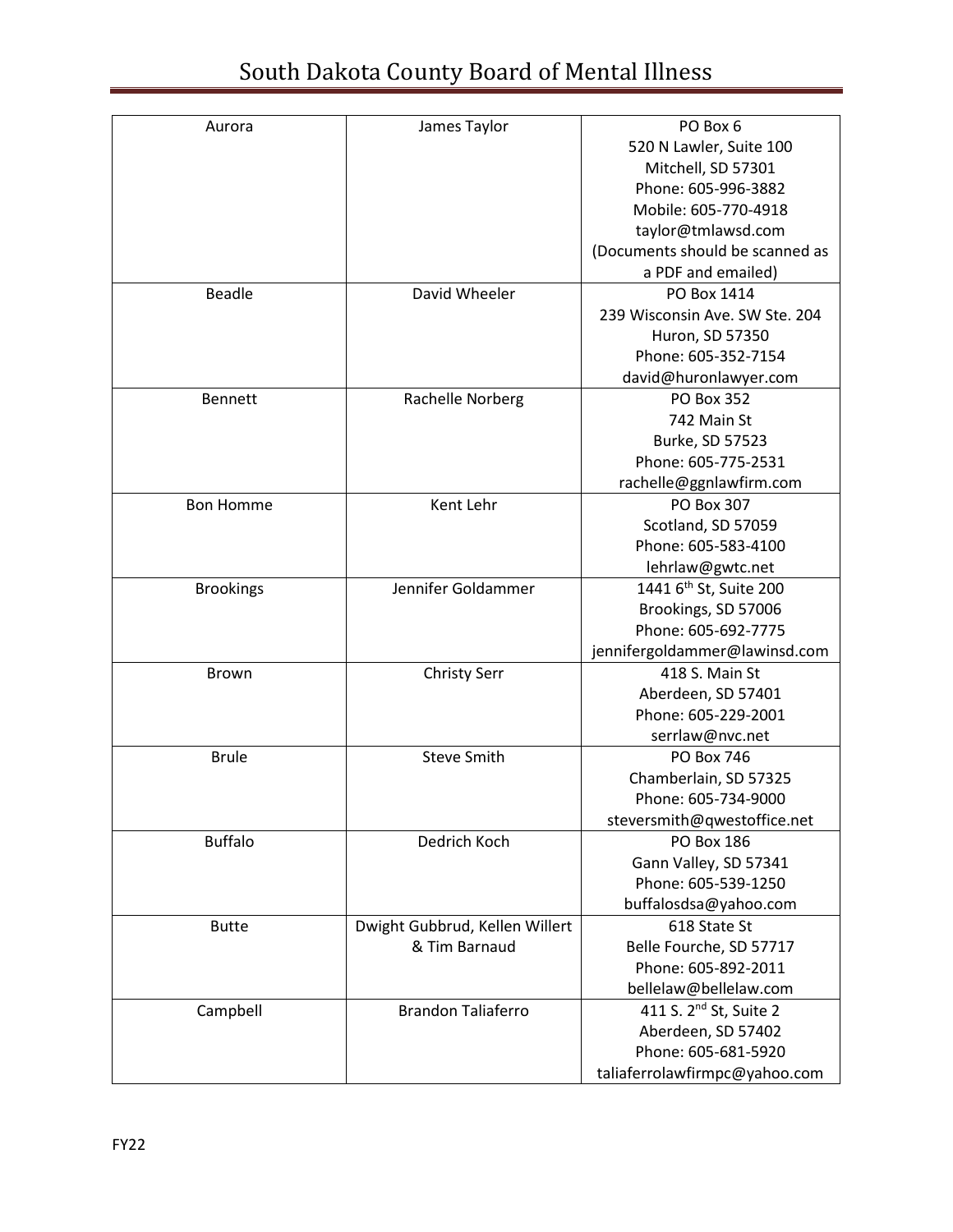| <b>Charles Mix</b> | Keith Goehring            | PO Box 851                         |
|--------------------|---------------------------|------------------------------------|
|                    |                           | 108 W. Main St                     |
|                    |                           | Parkston, SD 57366                 |
|                    |                           | Phone: 605-928-3356                |
|                    |                           | Kgoehrng@santel.net                |
| Clark              | <b>Terry Sutton</b>       | PO Box 1053                        |
|                    |                           | 172 <sup>nd</sup> Ave SW           |
|                    |                           | Watertown, SD 57201                |
|                    |                           | Phone: 605-882-3220                |
|                    |                           | terry@suttonlawwtn.com             |
| Clay               | John Billings             | 908 Honeysuckle Drive              |
|                    |                           | Harrisburg, SD 57032               |
|                    |                           | Phone: 605-660-6234                |
|                    |                           | billings57032@icloud.com           |
| Codington          | <b>Terry Sutton</b>       | PO Box 1053                        |
|                    |                           | 172nd Ave SW                       |
|                    |                           | Watertown, SD 57201                |
|                    |                           | Phone: 605-882-3220                |
|                    |                           | terry@suttonlawwtn.com             |
| Corson             | Karen Paige Hunt          | 2202 Main St                       |
|                    |                           | <b>PO Box 459</b>                  |
|                    |                           | Sturgis, SD 57785                  |
|                    |                           | Phone: 605-720-6274                |
|                    |                           | Fax: 605-720-5875                  |
|                    |                           | Karen@paigehuntlaw.com             |
| Custer             | <b>Chris Beesley</b>      | 428 Mt Rushmore Road               |
|                    |                           | Custer, SD 57730                   |
|                    |                           | Phone: 673-4181                    |
|                    |                           | bees@gwtc.net                      |
| Davison            | Doug Papendick            | 315 N Kimball St                   |
|                    |                           | PO Box 954                         |
|                    |                           | Mitchell, SD 57301                 |
|                    |                           | Phone: 605-996-7551                |
|                    |                           | dpapendick@mitchelltelecom.net     |
| Day                | <b>Brandon Taliaferro</b> | 411 S. 2 <sup>nd</sup> St, Suite 2 |
|                    |                           | Aberdeen, SD 57402                 |
|                    |                           | Phone: 605-681-5920                |
|                    |                           | taliaferrolawfirmpc@yahoo.com      |
| Deuel              | <b>Terry Sutton</b>       | PO Box 1053                        |
|                    |                           | 172nd Ave SW                       |
|                    |                           | Watertown, SD 57201                |
|                    |                           | Phone: 605-882-3220                |
|                    |                           | terry@suttonlawwtn.com             |
|                    |                           |                                    |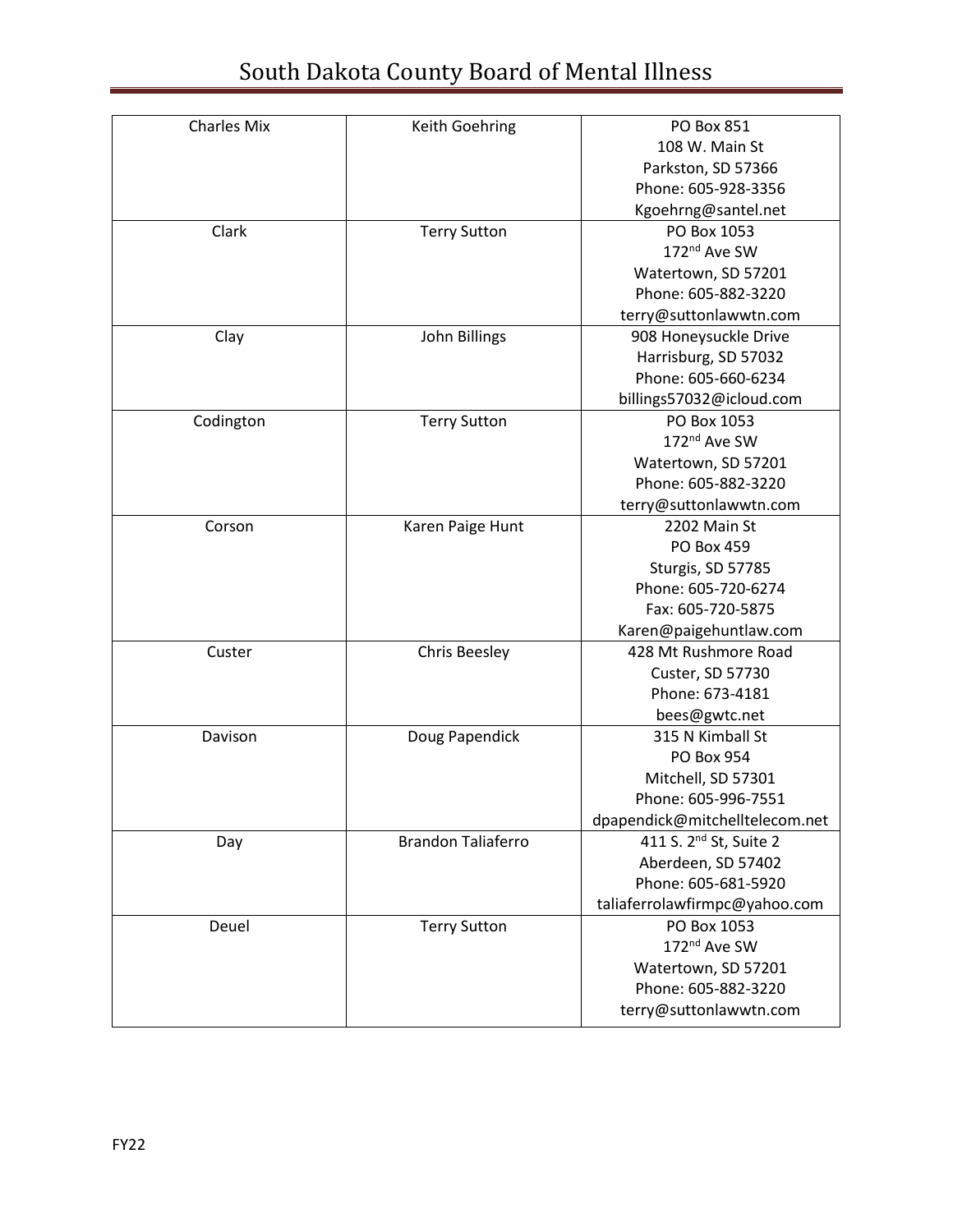| Dewey             | Hon. Francy Foral              | PO Box 939                         |
|-------------------|--------------------------------|------------------------------------|
|                   | <b>Fourth Judicial Circuit</b> | Sturgis, SD 57785                  |
|                   |                                | Phone: 605-347-4411                |
|                   |                                | Cell: 605-499-8014                 |
|                   |                                | Francy.foral@ujs.state.sd.us       |
| Douglas           | Kenneth Cotton                 | 107 S. Main Ave                    |
|                   |                                | Wagner, SD 57380                   |
|                   |                                | Phone: 605-384-5471                |
|                   |                                | ken@wipfandcotton.com              |
| Edmunds           | <b>Brandon Taliaferro</b>      | 411 S. 2 <sup>nd</sup> St, Suite 2 |
|                   |                                | Aberdeen, SD 57402                 |
|                   |                                | Phone: 605-681-5920                |
|                   |                                | taliaferrolawfirmpc@yahoo.com      |
| <b>Fall River</b> | <b>Garland Goff</b>            | 428 Mt. Rushmore Rd                |
|                   |                                | Custer, SD 57730                   |
|                   |                                | Phone: 605-673-3529                |
|                   |                                | garlandgoff@custerattorney.com     |
| Faulk             | <b>Brandon Taliaferro</b>      | 411 S. 2 <sup>nd</sup> St, Suite 2 |
|                   |                                | Aberdeen, SD 57402                 |
|                   |                                | Phone: 605-681-5920                |
|                   |                                | taliaferrolawfirmpc@yahoo.com      |
| Grant             | <b>William Coester</b>         | 232 S. Main St                     |
|                   |                                | PO Box 66                          |
|                   |                                | Milbank, SD 57252                  |
|                   |                                | Phone: 605-432-5544                |
|                   |                                | Cell: 605-949-0877                 |
|                   |                                | William@coester.com                |
| Gregory           | Rachelle Norberg               | <b>PO Box 352</b>                  |
|                   |                                | 742 Main St                        |
|                   |                                | Burke, SD 57523                    |
|                   |                                | Phone: 605-775-2531                |
|                   |                                | rachelle@ggnlawfirm.com            |
| Haakon            | Diana Boni                     | 25873 246th St                     |
|                   |                                | Oakton, SD 57562                   |
|                   |                                | Phone: 605-646-1202                |
|                   |                                | help@dianaboni.law                 |
| Hamlin            | <b>Terry Sutton</b>            | PO Box 1053                        |
|                   |                                | 172nd Ave SW                       |
|                   |                                | Watertown, SD 57201                |
|                   |                                | Phone: 605-882-3220                |
|                   |                                | terry@suttonlawwtn.com             |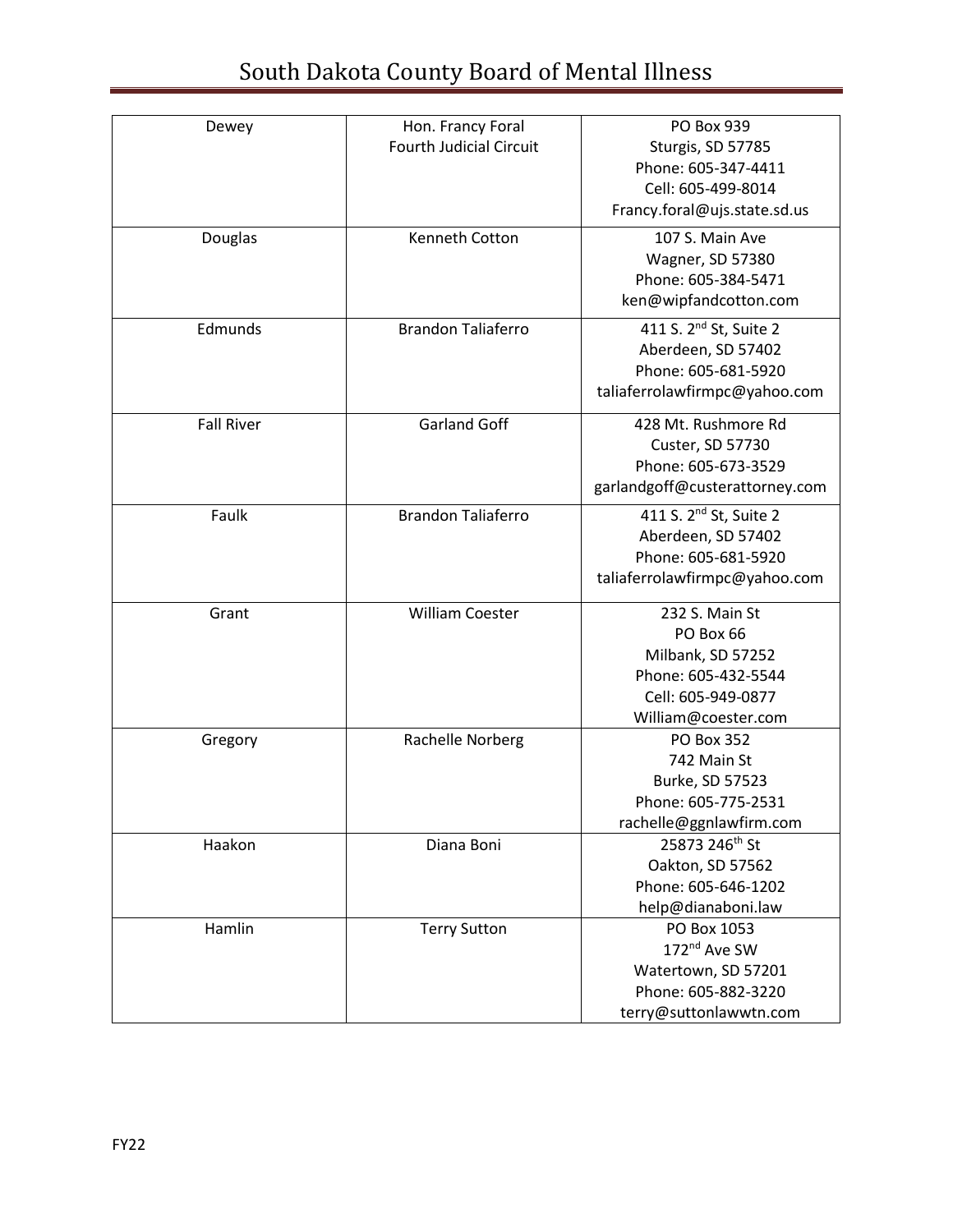| Hand       | David Wheeler                                   | PO Box 1414<br>239 Wisconsin Ave. SW Ste. 204<br>Huron, SD 57350<br>Phone: 605-352-7154<br>david@huronlawyer.com                                                                        |
|------------|-------------------------------------------------|-----------------------------------------------------------------------------------------------------------------------------------------------------------------------------------------|
| Hanson     | James Taylor                                    | PO Box 6<br>520 N Lawler, Suite 100<br>Mitchell, SD 57301<br>Phone: 605-996-3882<br>Mobile: 605-770-4918<br>taylor@tmlawsd.com<br>(Documents should be scanned as<br>a PDF and emailed) |
| Harding    | Dwight Gubbrud, Kellen Willert<br>& Tim Barnaud | 618 State St<br>Belle Fourche, SD 57717<br>Phone: 605-892-2011<br>bellelaw@bellelaw.com                                                                                                 |
| Hughes     | <b>Stacy Hegge</b>                              | 111 W Capitol Ave Ste 230<br>Pierre SD 57501<br>Phone: 605-494-0105<br>shegge@gpna.com                                                                                                  |
| Hutchinson | Kenneth Bertsch                                 | 219 S. 5 <sup>th</sup> St<br><b>PO Box 535</b><br>Menno, SD 57045<br>Phone: 605-387-5658<br>bertschlaw@gwtc.net                                                                         |
| Hyde       | Laura Rowe                                      | Rowe Law and Mediation<br>PO Box 504<br>Onida, SD 57564<br>Phone: 605-220-4982<br>laura@rowelawandmediation.com                                                                         |
| Jackson    | Diana Boni                                      | 25873 246th St<br>Oakton, SD 57562<br>Phone: 605-646-1202<br>help@dianaboni.law                                                                                                         |
| Jerauld    | James Taylor                                    | PO Box 6<br>520 N Lawler, Suite 100<br>Mitchell, SD 57301<br>Phone: 605-996-3882<br>Mobile: 605-770-4918<br>taylor@tmlawsd.com<br>(Documents should be scanned as<br>a PDF and emailed) |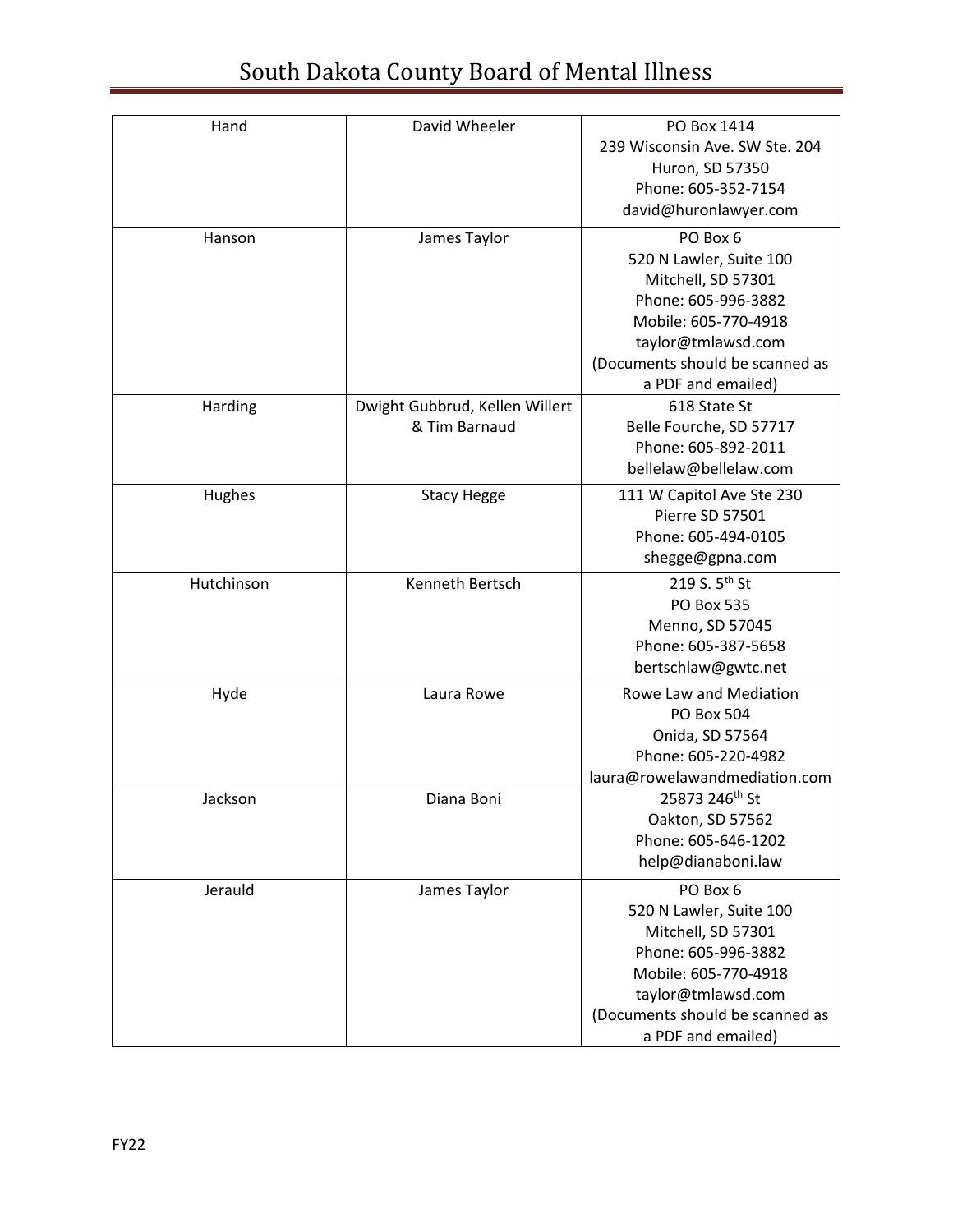| Jones     | Rachelle Norberg               | PO Box 352                      |
|-----------|--------------------------------|---------------------------------|
|           |                                | 742 Main St                     |
|           |                                | Burke, SD 57523                 |
|           |                                | Phone: 605-775-2531             |
|           |                                | rachelle@ggnlawfirm.com         |
| Kingsbury | David Wheeler                  | PO Box 1414                     |
|           |                                | 239 Wisconsin Ave. SW Ste. 204  |
|           |                                | Huron, SD 57350                 |
|           |                                | Phone: 605-352-7154             |
|           |                                | david@huronlawyer.com           |
| Lake      | <b>Richard Ericsson</b>        | 100 North Egan Ave              |
|           |                                | PO Box 406                      |
|           |                                | Madison, SD 57042               |
|           |                                | Phone: 605-256-4597             |
|           |                                | rleric@ericssonlaw.com          |
| Lawrence  | Hon. Francy Foral              | PO Box 939                      |
|           | <b>Fourth Judicial Circuit</b> | Sturgis, SD 57785               |
|           |                                | Phone: 605-347-4411             |
|           |                                | Cell: 605-499-8014              |
|           |                                | Francy.foral@ujs.state.sd.us    |
| Lincoln   | Katie Johnson and Erin         | PO Box 38                       |
|           | Johnson                        | Beresford, SD 57004             |
|           |                                | Phone: 605-763-8013             |
|           |                                | Fax: 605-836-7063               |
|           |                                | Katie.johnsonlaw@gmail.com      |
|           |                                | emjatty@gmail.com               |
|           |                                | www.katieljohnsonlaw.com        |
| Lyman     | Amy Janssen                    | <b>PO Box 187</b>               |
|           |                                | 109 W Brandon St                |
|           |                                | Kennebec, SD 57544              |
|           |                                | Phone: 605-869-2233             |
|           |                                | amyjanssenlaw@gmail.com         |
| Marshall  | <b>Brandon Taliaferro</b>      | 411 S. $2^{nd}$ St, Suite 2     |
|           |                                | Aberdeen, SD 57402              |
|           |                                | Phone: 605-681-5920             |
|           |                                | taliaferrolawfirmpc@yahoo.com   |
| McCook    | James Taylor                   | PO Box 6                        |
|           |                                | 520 N Lawler, Suite 100         |
|           |                                | Mitchell, SD 57301              |
|           |                                | Phone: 605-996-3882             |
|           |                                | Mobile: 605-770-4918            |
|           |                                | taylor@tmlawsd.com              |
|           |                                | (Documents should be scanned as |
|           |                                | a PDF and emailed)              |
|           |                                |                                 |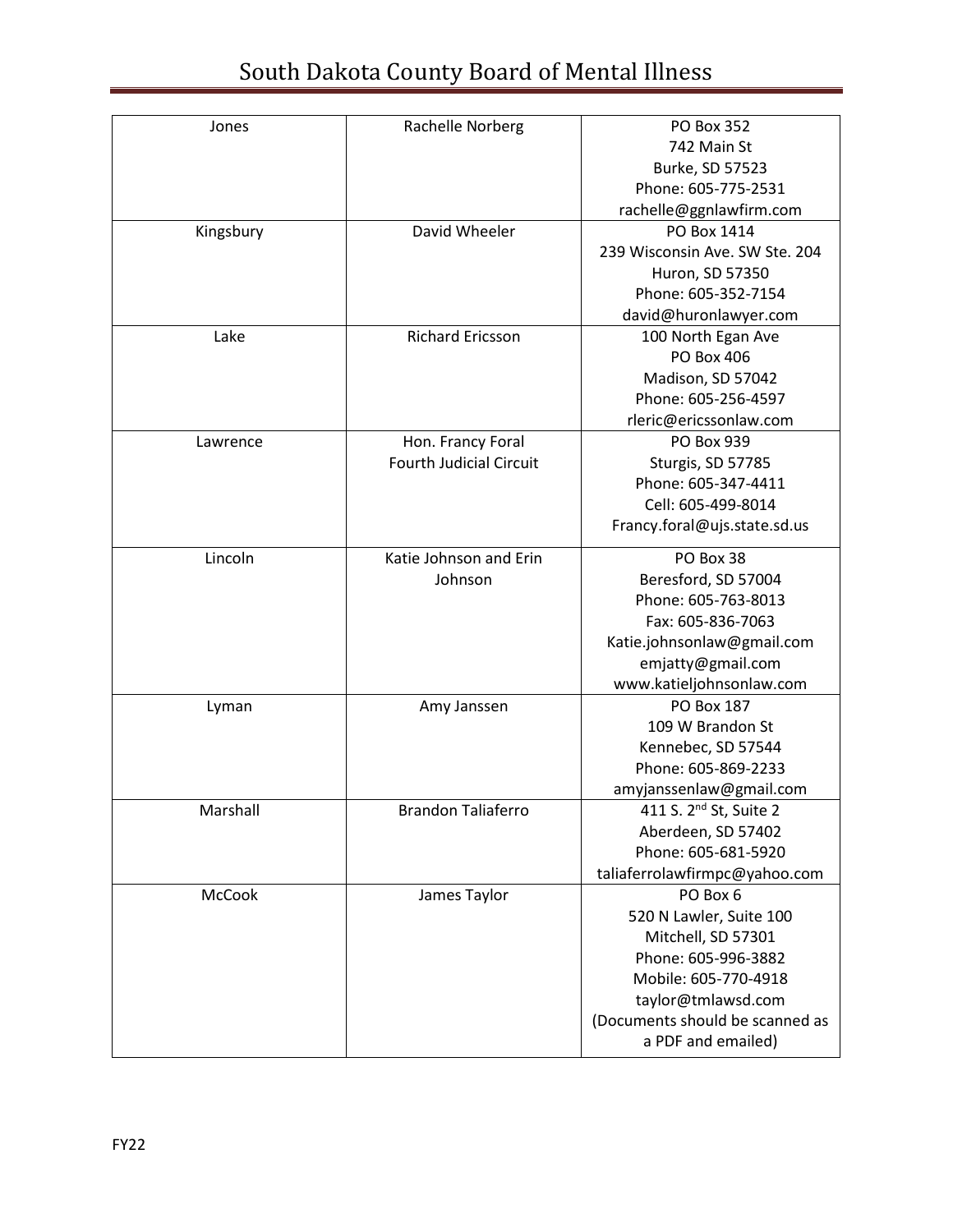| McPherson     | <b>Brandon Taliaferro</b> | 411 S. 2 <sup>nd</sup> St, Suite 2 |
|---------------|---------------------------|------------------------------------|
|               |                           | Aberdeen, SD 57402                 |
|               |                           | Phone: 605-681-5920                |
|               |                           | taliaferrolawfirmpc@yahoo.com      |
| Meade         | Karen Paige Hunt          | 2202 Main St                       |
|               |                           | <b>PO Box 459</b>                  |
|               |                           | Sturgis, SD 57785                  |
|               |                           | Phone: 605-720-6274                |
|               |                           | Fax: 605-720-5875                  |
|               |                           | Karen@paigehuntlaw.com             |
| Mellette      | Rachelle Norberg          | <b>PO Box 352</b>                  |
|               |                           | 742 Main St                        |
|               |                           | Burke, SD 57523                    |
|               |                           | Phone: 605-775-2531                |
|               |                           | rachelle@ggnlawfirm.com            |
| Miner         | <b>Richard Ericsson</b>   | 100 North Egan Ave                 |
|               |                           | PO Box 406                         |
|               |                           | Madison, SD 57042                  |
|               |                           | Phone: 605-256-4597                |
|               |                           | rleric@ericssonlaw.com             |
| Minnehaha     | Erin Johnson and Tom      | 300 N Dakota Ave #406              |
|               | Weerheim                  | Sioux Falls, SD 57104              |
|               |                           | Phone: 605-338-2626                |
|               |                           | emjatty@gmail.com                  |
|               |                           | tom@weerheimlaw.com                |
| Moody         | Jason Unger               | 809 W. Pipestone Ave               |
|               |                           | Flandreau, SD 57028                |
|               |                           | Phone: 605-997-2048                |
|               |                           | Jason.unger@ungerlawsd.com         |
| Oglala Lakota | <b>Garland Goff</b>       | 428 Mt. Rushmore Rd                |
|               |                           | Custer, SD 57730                   |
|               |                           | Phone: 605-673-3529                |
|               |                           | garlandgoff@custerattorney.com     |
| Pennington    | <b>Greg Barnier</b>       | PO Box 3522                        |
|               |                           | Rapid City, SD 57709               |
|               |                           | Phone: 605-490-8982                |
|               |                           | Gbarnier09@gmail.com               |
| Perkins       | Karen Paige Hunt          | 2202 Main St                       |
|               |                           | <b>PO Box 459</b>                  |
|               |                           | Sturgis, SD 57785                  |
|               |                           | Phone: 605-720-6274                |
|               |                           | Fax: 605-720-5875                  |
|               |                           | Karen@paigehuntlaw.com             |
|               |                           |                                    |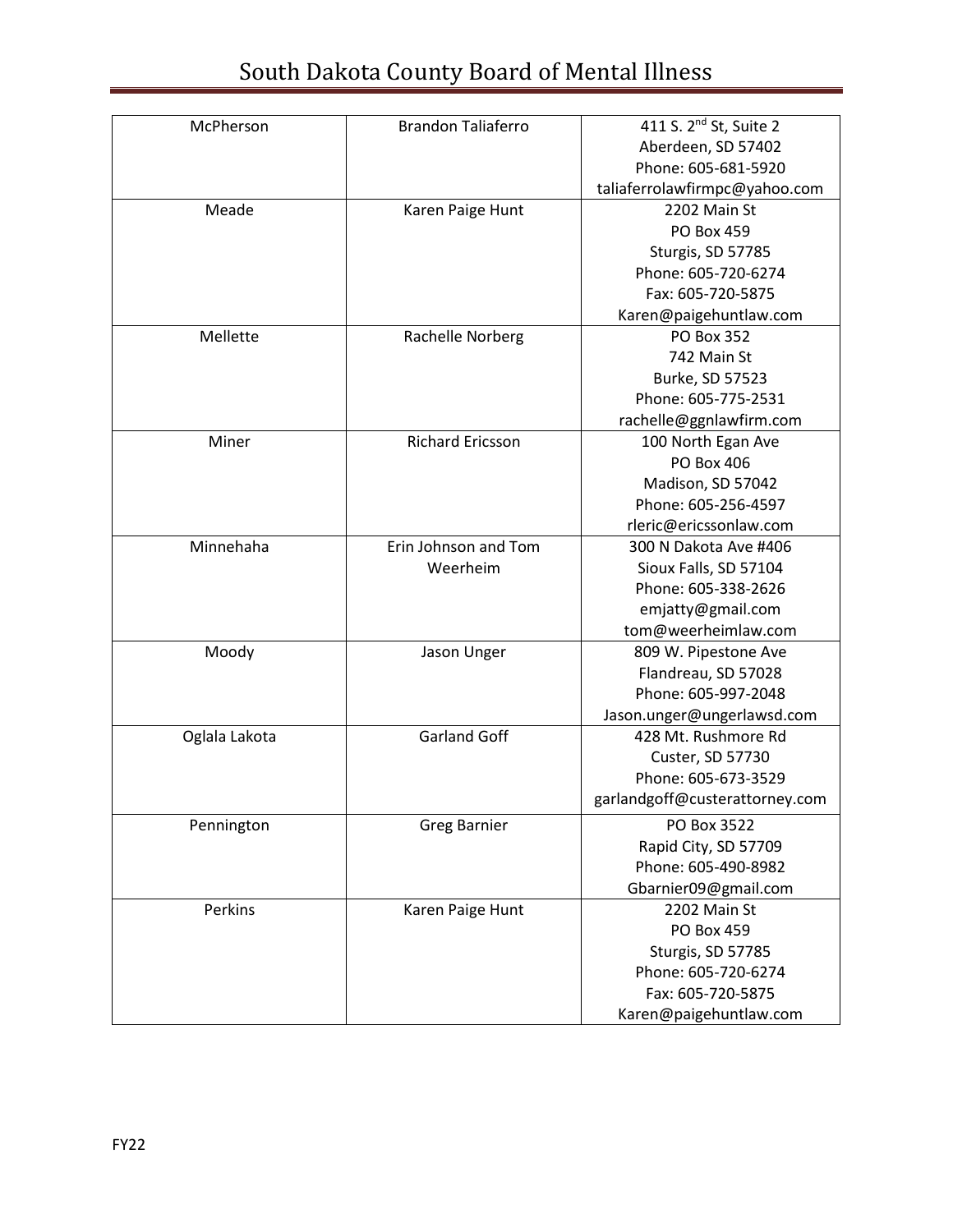| Potter       | Laura Rowe            | Rowe Law and Mediation          |
|--------------|-----------------------|---------------------------------|
|              |                       | PO Box 504                      |
|              |                       | Onida SD 57564                  |
|              |                       | Phone: 605-220-4982             |
|              |                       | laura@rowelawandmediation.com   |
| Roberts      | Gordon Nielson        | 520 2 <sup>nd</sup> Ave E       |
|              |                       | PO Box 9                        |
|              |                       | Sisseton, SD 57262              |
|              |                       | Phone: 605-698-7084             |
|              |                       | Gordon@delaneylawfirm.com       |
| Sanborn      | James Taylor          | PO Box 6                        |
|              |                       | 520 N Lawler, Suite 100         |
|              |                       | Mitchell, SD 57301              |
|              |                       | Phone: 605-996-3882             |
|              |                       | Mobile: 605-770-4918            |
|              |                       | taylor@tmlawsd.com              |
|              |                       | (Documents should be scanned as |
|              |                       | a PDF and emailed)              |
| Spink        | <b>Christy Serr</b>   | 418 S. Main St.                 |
|              |                       | Aberdeen, SD 57401              |
|              |                       | Phone: 605-229-2001             |
|              |                       | serrlaw@nvc.net                 |
| Stanley      | <b>Stacy Hegge</b>    | 111 W Capitol Ave Ste 230       |
|              |                       | Pierre, SD 57501                |
|              |                       | (605) 494-0105                  |
|              |                       | shegge@gpna.com                 |
| Sully        | Marty Jackley         | 111 W Capitol Ave Ste 230       |
|              |                       | Pierre, SD 57501                |
|              |                       | (605) 494-0105                  |
|              |                       | mjackley@gpna.com               |
| Todd         | Rachelle Norberg      | <b>PO Box 352</b>               |
|              |                       | 742 Main St                     |
|              |                       | Burke, SD 57523                 |
|              |                       | Phone: 605-775-2531             |
|              |                       | rachelle@ggnlawfirm.com         |
| <b>Tripp</b> | Rachelle Norberg      | PO Box 352                      |
|              |                       | 742 Main St                     |
|              |                       | Burke, SD 57523                 |
|              |                       | Phone: 605-775-2531             |
|              |                       | rachelle@ggnlawfirm.com         |
| Turner       | Philip A. Terwilliger | <b>PO Box 122</b>               |
|              |                       | Vermillion, SD 57069            |
|              |                       | Phone: 605-659-6688             |
|              |                       | terwilligerlaw@live.com         |